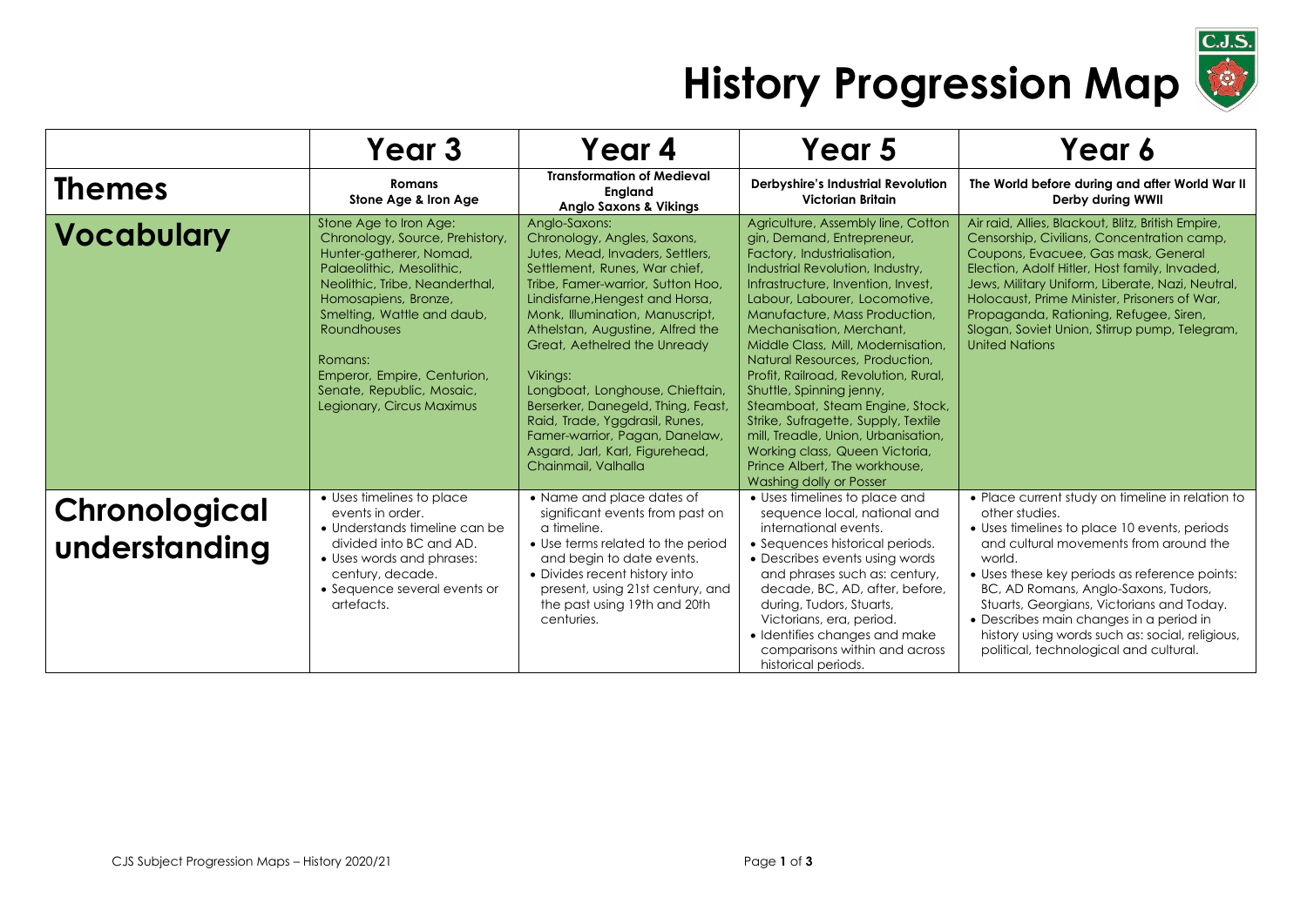

## **History Progression Map**

|                                                                                           | Year 3                                                                                                                                                                                                                                                                                                                                                                                                                                                                                                               | Year 4                                                                                                                                                                                                                                                                                                  | Year 5                                                                                                                                                                                                                                                                                                                                                                                                                                          | Year 6                                                                                                                                                                                                                                                                                                                                                                                                                                                                                                                                                                                                                                                                                                                                                                            |
|-------------------------------------------------------------------------------------------|----------------------------------------------------------------------------------------------------------------------------------------------------------------------------------------------------------------------------------------------------------------------------------------------------------------------------------------------------------------------------------------------------------------------------------------------------------------------------------------------------------------------|---------------------------------------------------------------------------------------------------------------------------------------------------------------------------------------------------------------------------------------------------------------------------------------------------------|-------------------------------------------------------------------------------------------------------------------------------------------------------------------------------------------------------------------------------------------------------------------------------------------------------------------------------------------------------------------------------------------------------------------------------------------------|-----------------------------------------------------------------------------------------------------------------------------------------------------------------------------------------------------------------------------------------------------------------------------------------------------------------------------------------------------------------------------------------------------------------------------------------------------------------------------------------------------------------------------------------------------------------------------------------------------------------------------------------------------------------------------------------------------------------------------------------------------------------------------------|
| Knowledge and<br>understanding<br>or past events,<br>people and<br>changes in the<br>past | • Find out about everyday lives<br>of people in time studied.<br>• Use evidence to describe<br>past:<br>$\sim$ Houses and settlements.<br>culture and leisure activities.<br>$\sim$ Clothes, way of life and<br>actions of people<br>~ Buildings and their uses<br>~ People's beliefs and attitudes<br>$\sim$ Things of importance to<br>people<br>$\sim$ The differences between the<br>lives of the rich and poor.<br>• Compare with our life today.<br>• Identify reasons for and<br>results of people's actions. | • Use evidence to reconstruct<br>life in time studied.<br>• Identify key features and<br>events of time studied.<br>• Look for links and effects in<br>time studied.<br>• Offer a reasonable explanation<br>for some events.<br>• Describes how some of the<br>past events/people affect life<br>today. | • Study different aspects of<br>different people - differences<br>between men and women.<br>• Examine causes and results of<br>great events and the impact<br>on people.<br>• Compare life in early and late<br>'times' studied.<br>• Compare an aspect of life with<br>the same aspect in another<br>period.<br>· Identifies some social, cultural,<br>religious and ethnic diversities<br>of societies studied in Britain<br>and wider world. | • Chooses reliable sources of factual<br>evidence to describe:<br>~ Houses and settlements, culture and leisure<br>activities.<br>$\sim$ Clothes, way of life and actions of people<br>$\sim$ Buildings and their uses<br>~ People's beliefs and attitudes<br>~ Things of importance to people<br>$\sim$ The differences between the lives of the rich<br>and poor.<br>And recognise that not everyone shares the<br>same views and feelings.<br>• Describes how some changes affect life<br>today.<br>• Compare beliefs and behaviour with<br>another time studied.<br>• Write another explanation of a past event in<br>terms of cause and effect using evidence<br>to support and illustrate their explanation.<br>• Know key dates, characters and events of<br>time studied. |
| <b>Historical</b><br>interpretation                                                       | • Identify and give reasons for<br>different ways in which the<br>past is represented.<br>• Distinguish between different<br>sources - compare different<br>versions of the same story.                                                                                                                                                                                                                                                                                                                              | • Look at the evidence<br>available.<br>• Begin to evaluate the<br>usefulness of different sources.<br>• Use books and historical<br>knowledge.<br>• Gives reasons why there may<br>be different accounts of<br>history.                                                                                | • Compare accounts of events<br>from different sources - fact or<br>fiction.<br>• Offer some reasons for different<br>versions of events.<br>• Knows that people (now and in<br>past) can represent events or<br>ideas in ways that persuade<br>others.                                                                                                                                                                                         | • Link sources and work out how conclusions<br>were arrived at.<br>• Consider ways of checking the accuracy of<br>interpretations – fact or fiction and opinion.<br>• Be aware that different evidence will lead<br>to different conclusions.<br>• Confidently use the library and internet for<br>research.                                                                                                                                                                                                                                                                                                                                                                                                                                                                      |